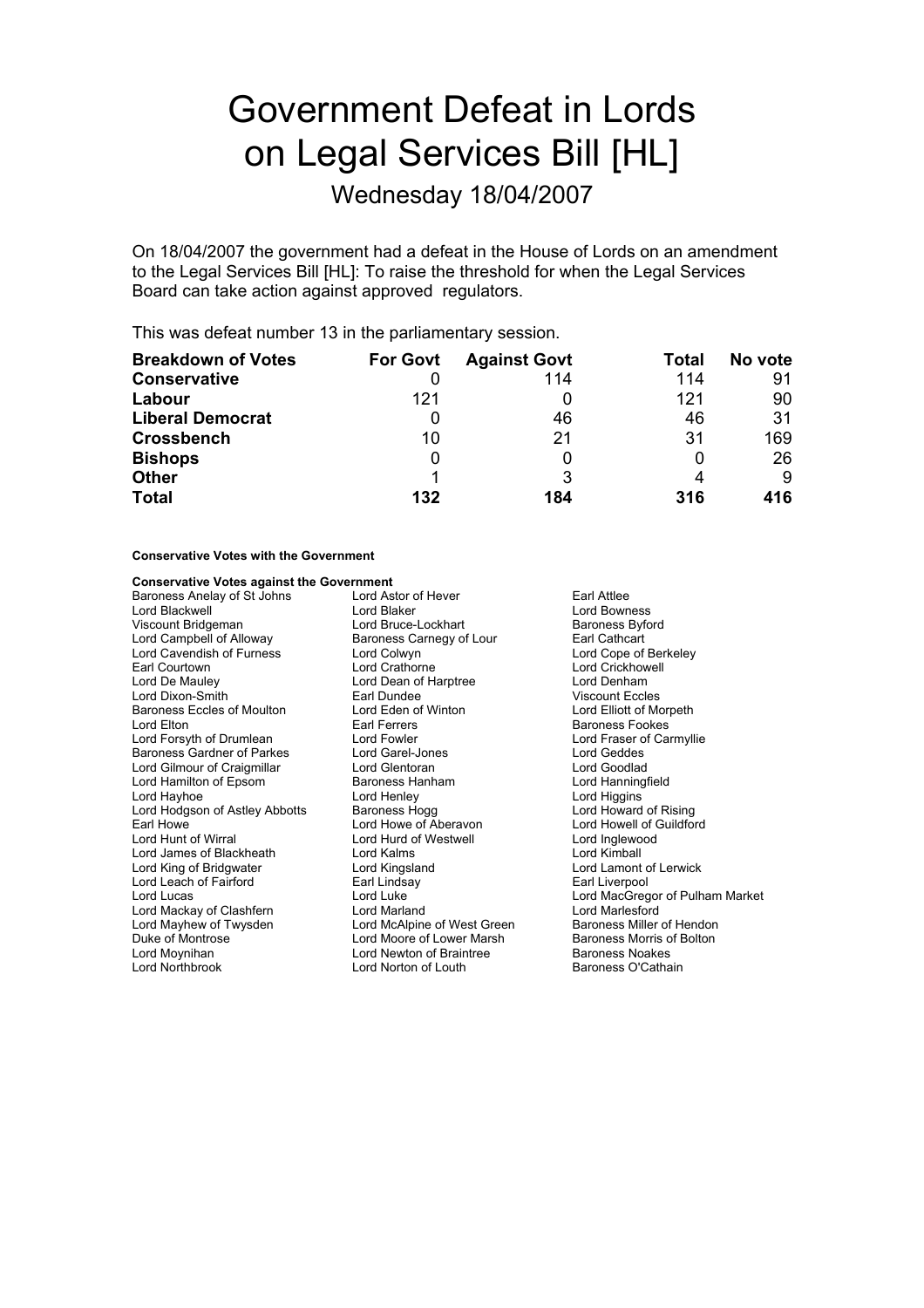Baroness Perry of Southwark Lord Pilkin<br>Lord Reav Lord Rees Lord Soulsby of Swaffham Prior Lord St John of F<br>Lord Stewartby Lord Strathclyde Viscount Ullswater **Baroness Verman Lord Water**<br> **Cord Wade of Choriton** Lord Wakeham

### **Labour Votes with the Government**<br>**Lord Acton**

Lord Bilston Lord Boyd of Duncansby<br>
Lord Bragg<br>
Lord Brett Baroness Ford **Exercise Server Constructs**<br>Baroness Gale **Constructs** Lord Gavron Baroness Hilton of Eggardon Baroness Hollis of He<br>Baroness Howells of St Davids Lord Howie of Troon Lord Patel of Blackburn Lord Pendry<br>
Baroness Prosser Carel Lord Puttnam Viscount Simon Lord Smith of Finsbury<br>
Lord Soley Lord Stone of Blackheath Lord Woolmer of Leeds

Lord Palumbo<br>
Baroness Perry of Southwark 
Lord Pilkington of Oxenford
Baroness Rawlings
Baroness Rawlings

Baroness
Baroness

Baroness

Lord Palumbo Lord Rees<br>
Lord Relsdon<br>
Raroness Sharples Baroness Seccombe Lord Selsdon Baroness Sharples<br>
Lord Shaw of Northstead Baroness Shephard of Northwold Lord Skelmersdale Baroness Shephard of Northwold<br>Lord St John of Fawslev Lord St John of Fawsley<br>
Lord Steinberg<br>
Lord Strathclyde Lord Taylor of Holbeach<br>
Lord Trimble Lord Tugendhat er Baroness Thatcher Thatcher Lord Trimble Lord Trimble Lord Tugendhat<br>
Viscount Ullswater That Baroness Verma Lord Waddington Lord Wade of Chorlton **Communist Condition Condition Condition** Lord Waldegrave of North Hill Baroness Wilcox Lord Windlesham Lord Young of Graffham

Lord Acton **Communist Communist Baroness Adams of Craigielea** Lord Adonis<br>
Lord Ahmed **Communist Baroness Amos** Cord Anders Lord Ahmed **Baroness Amos**<br>
Baroness Andrews **Baroness Anderson Container Amos** Lord Archer of Sandwell<br>
Baroness Andrews **Container Accord And Archer of Sandwell** Lord Bach **Lord Barnett** Lord Barnett Lord Bassam of Brighton<br>
Lord Bilston Lord Boyd of Duncansby Lord Bradley Lord Bragg Lord Brett Lord Brett Lord Brooke of Alverthorpe<br>
Lord Brookman Lord Brooks of Tremorfa Lord Campbell-Savours Lord Brooks of Tremorfa **Example Lord Campbell-Savours** Lord Carter of Coles Lord Christopher Lord Clarke of Hampstead<br>
Lord Clinton-Davis **Lord Coles** Baroness Cohen of Pimlico Lord Corbett of Castle Vale Lord Clinton-Davis **Baroness Cohen of Pimlico** Lord Corbett of Carbotan Corbett of Carbotas Crawley Lord Cunningham of Felling Baroness David Baroness Crawley **Lord Cunningham of Felling Baroness David Lord Davies of Oldham Caroness David Baroness Dean of Thornton-le-Fylde Lord Donoughue** Lord Davies of Oldham Baroness Dean of Thornton-le-Fylde<br>
Lord Dubs<br>
Lord Elder Lord Elder Cord Evans of Parkside<br>
Lord Falconer of Thoroton<br>
Baroness Falkender Lord Evans of Temple Guiting Lord Falconer of Thoroton Thoroton Baroness Formation Cord Filkin<br>Baroness Farrington of Ribbleton Lord Faulkner of Worcester The Lord Filkin Baroness Farrington of Ribbleton Lord Faulkner of Worcester Lord Filkin Baroness Gale **Lord Gavron** Caroness Gale Lord Gavron Baroness Gibson of Market Rasen<br>
Lord Giddens
Lord Gordon of Strathblane Lord Giddens **Baroness Golding** Lord Gordon of Strathblane<br>Baroness Gould of Potternewton Lord Graham of Edmonton Baroness Gould of Potternewton Lord Grocott Lord Harris of Haringey Lord Harrison Lord Hart of Chilton Lord Haskel Cord Haskel Lord Haworth<br>Baroness Hilton of Eggardon Baroness Hollis of Heigham Lord Howarth of Newport Baroness Howells of St Davids Lord Howie of Troon Lord Hoyle<br>
Lord Hughes of Woodside Lord Hunt of Kings Heath Lord Janne Lord Hughes of Woodside **Lord Hunt of Kings Heath** Lord Janner of Braunstone<br>
Lord Judd Lord King of West Bromwich Baroness Kingsmill Lord Judd Lord King of West Bromwich Baroness K<br>
Lord Kirkhill Lord Lea of Crondall Lord Lipsey Lord Lea of Crondall Baroness Lockwood **Lord Lofthouse of Pontefract** Lord Macdonald of Tradeston<br>Lord MacKenzie of Culkein **Baroness Massey of Darwen** Lord Maxton Lord MacKenzie of Culkein **Baroness Massey of Darwen** Lord Maxton<br>Baroness McDonagh Baroness McIntosh of Hudnall Lord Mitchell Baroness McIntosh of Hudnall Lord Mitchell<br>Baroness Morgan of Huyton Baroness Morgan of Drefelin Lord Moonie **Baroness Morgan of Huyton**<br>
Lord Morris of Handsworth **Baroness Morgan of Aberavon** Lord Parekh Lord Morris of Aberavon in Lord Parekh<br>Lord Pendry in Baroness Pitkeathlev Lord Rea Baroness Rendell of Babergh Lord Richard<br>
Lord Roser Cord Rosser Baroness Ro Lord Rosser **Lord Rooker Lord Rooker Baroness Royall of Blaisdon**<br>Lord Sewel **Lord Sheldon** Baroness Scotland of Asthal Lord Sewel Lord Sewel Lord Sheldon<br>
Viscount Simon Lord Sheldon<br>
Lord Smape Lord Smape Lord Sheldon<br>
Lord Smape Lord Sheldon Lord Stone of Blackheath Baroness Taylor of Bolton<br>
Baroness Thornton<br>
Lord Truscott Lord Taylor of Blackburn **Baroness Thor https://www.frackburn** Lord Truscott<br>1997 Lord Turnberg Lord Turnberg **Baroness Turnberg** Lord Turnberg **Communication**<br>
Baroness Whitaker **Baroness Turner Communication**<br>
Lord Williams of Elvel Baroness Wall of New Barnet Baroness Whitaker Lord Williams of Elvel

Baroness Ashton of Upholland Baroness Ramsay of Cartvale

**Labour Votes against the Government**